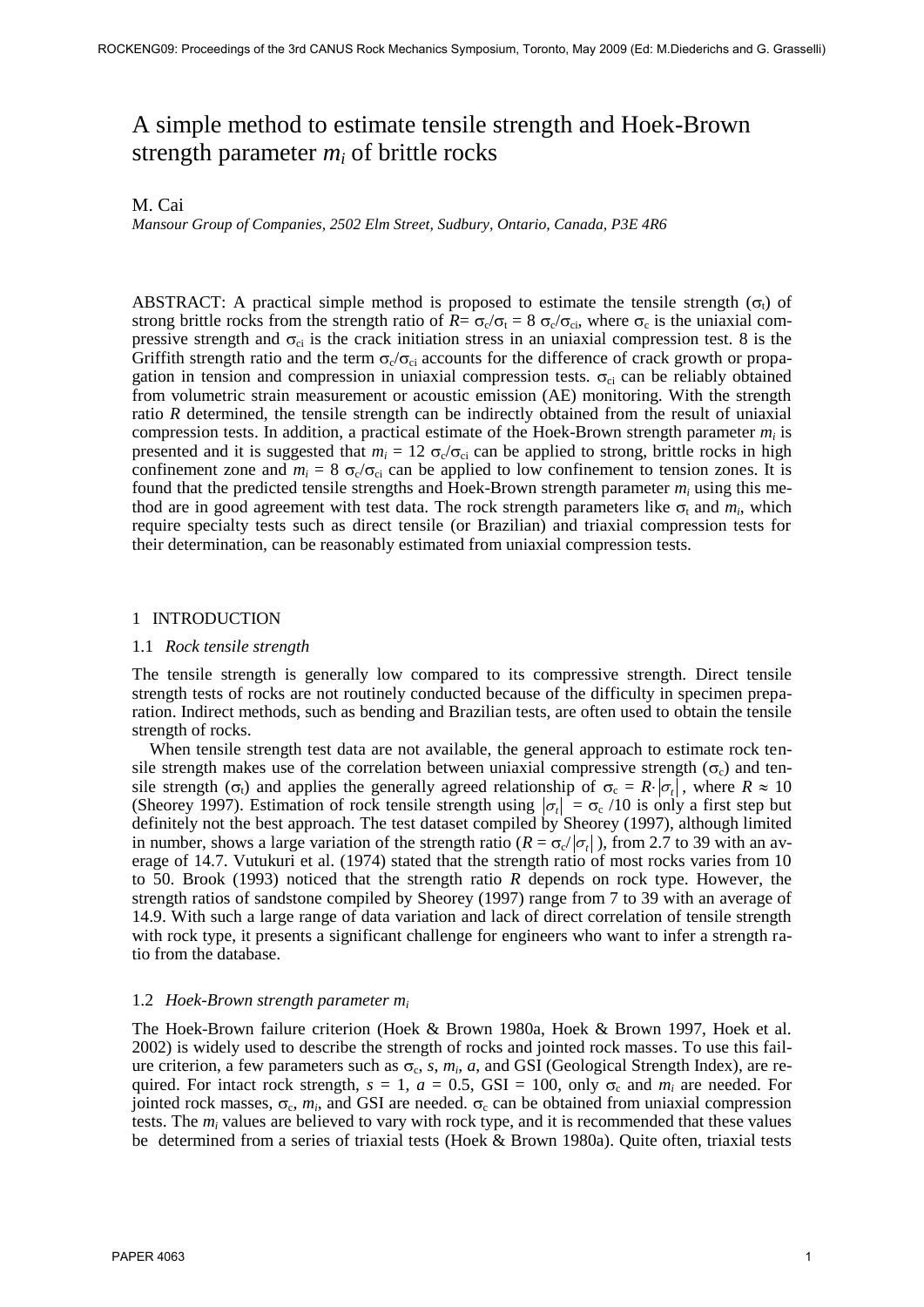are not routinely conducted for most projects and engineers are forced to determine the  $m_i$  values empirically.

Hoek (2007) provided some  $m_i$  values as shown in Table 1. Possible data ranges are shown by a variation range value immediately following the suggested  $m_i$  value.  $m_i$  values range from 4 to 33 for some commonly encountered rocks and an impression that *m<sup>i</sup>* depends only on rock type can be seen from the table but this is not true. The  $m_i$  value depends on many factors such as mineral content, foliation, and grain size (texture). A trend which can be easily seen from the table is that the  $m_i$  values are high for coarse grained rocks, moderate for medium grained rocks, and low for fine grained rocks. For sandstones, the  $m_i$  values can vary between 13 and 21, and for slates, between 3 and 11, according to Table 1. Such a large variation range is expected for rocks but at the same time, it presents a major challenge for engineers to choose a reasonably accurate  $m_i$  value for a particular rock.

It can be shown that if the compressive to tensile strength ratio *R* is high (e.g.  $R \ge 8$ ),  $m_i$  can be estimated from this strength ratio, i.e.,

$$
m_i \approx \frac{\sigma_c}{|\sigma_t|} = R \tag{1}
$$

Hence, if the tensile strength and uniaxial compressive strength are available, the strength ratio *R* could be used as a good estimate for  $m_i$ . In other words, because  $\sigma_c$  can be easily obtained and if  $\sigma_t$  can be accurately determined, the  $m_i$  parameter can be reasonably estimated.

In this study, we will examine the relationship between the uniaxial compressive strength and the tensile strength of rocks from a different perspective, by applying the Griffith's theory and using the characteristic stresses observed in the uniaxial compression test. A simple method to estimate  $\sigma_t$  and  $m_i$  using uniaxial compression test data is presented.

| Rock               | <b>Class</b>      |            | <b>Texture</b>          |                      |                       |                           |  |  |
|--------------------|-------------------|------------|-------------------------|----------------------|-----------------------|---------------------------|--|--|
| type               | Group             |            | Medium<br>Coarse        |                      | Fine                  | Very fine                 |  |  |
| <b>SEDIMENTARY</b> | Clastic           |            | Conglomerate*           |                      | Siltstone $7\pm 2$    | Claystone $4\pm 2$        |  |  |
|                    |                   |            | $(22\pm3)$              | Sandstone $17\pm4$   | Greywacke             | Shales $(6\pm2)$          |  |  |
|                    |                   |            | Breccias $(19±5)$       |                      | $(18\pm3)$            | Marls $(7\pm2)$           |  |  |
|                    | Non-<br>Clastic   | Organic    |                         |                      | Chalk $7\pm2$         |                           |  |  |
|                    |                   | Carbonates | Crystalline             | Sparitic Limes-      | Micritic              | Dolomites                 |  |  |
|                    |                   |            | Limestone $(12\pm3)$    | tone $(10\pm 2)$     | Limestone( $9\pm 2$ ) | (9±3)                     |  |  |
|                    |                   | Evaporites |                         | Gypsum $8\pm2$       | Anhydrite $12\pm 2$   |                           |  |  |
| METAMOR-<br>PHIC   | Non Foliated      |            |                         | Hornfels $(19±4)$    |                       |                           |  |  |
|                    |                   |            | Marble $9\pm3$          | Metasandstones       | Quartzites $20\pm3$   |                           |  |  |
|                    |                   |            |                         | $26 + 6$             |                       |                           |  |  |
|                    | Slightly foliated |            | Migmatite $(29±3)$      | Amphibolites         |                       |                           |  |  |
|                    |                   |            |                         | $26 \pm 6$           |                       |                           |  |  |
|                    | Foliated*         |            | Gneiss $28\pm5$         | Schists $12\pm3$     | Phyllites $(7±3)$     | Slates $7\pm4$            |  |  |
|                    |                   | Light      | Granite $32\pm3$        | Diorite $25 \pm 5$   |                       |                           |  |  |
|                    | Plutonic          |            | Granodiorite $(29\pm3)$ |                      |                       |                           |  |  |
| <b>IGNEOUS</b>     |                   | Dark       | Gabbro $27\pm3$         | Dolerite $(16\pm5)$  |                       |                           |  |  |
|                    |                   |            | Norite $20\pm 5$        |                      |                       |                           |  |  |
|                    | Hypabyssal        |            | Porphyries $(20\pm5)$   |                      | Diabase $(15±5)$      | Peridotite<br>$(25\pm 5)$ |  |  |
|                    |                   | Lava       |                         | Rhyolite $(25±5)$    | Dacite $(25\pm3)$     | Obsidian                  |  |  |
|                    | Volcanic          |            |                         | Andesite $25 \pm 5$  | Basalt $(25\pm5)$     | $(19\pm3)$                |  |  |
|                    |                   | Pyroclas-  | Agglomerate             | Breccia (19 $\pm$ 5) | Tuff $(13\pm5)$       |                           |  |  |
|                    |                   | tic        | $(19\pm3)$              |                      |                       |                           |  |  |

Table 1 Updated values of the constant  $m_i$  for intact rock, by rock group. Note that values in parenthesis are estimates (Hoek 2007)

\* Conglomerates and breccias may present a wide range of *mi* values depending on the nature of the cementing material and the degree of cementation, so they may range from values similar to sandstone to values used for fine grained sediments.

\*\* These values are for intact rock specimens tested normal to bedding or foliation. The value of  $m_i$  will be significantly different if failure occurs along a weakness plane.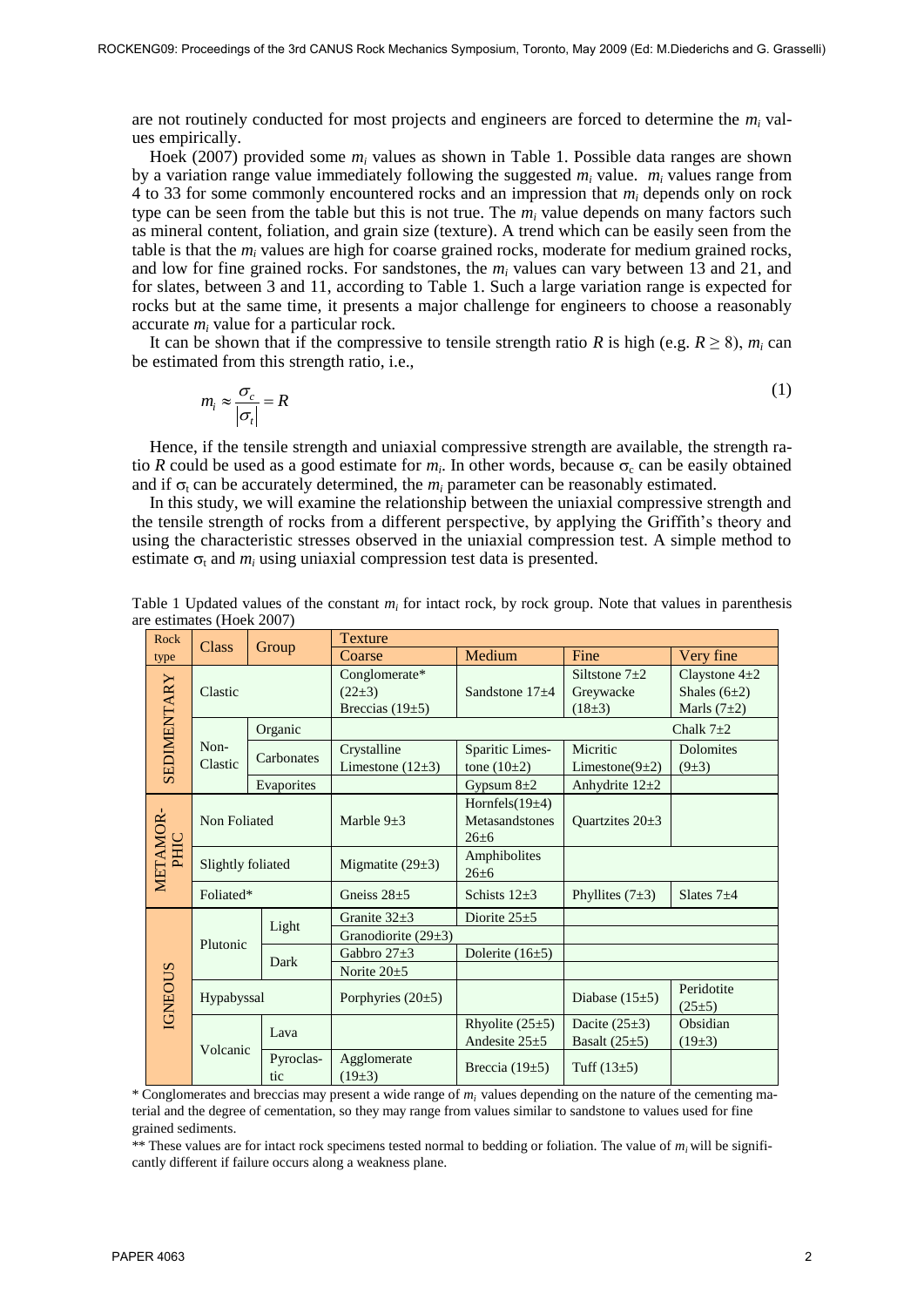### 2 BACKGROUND

# 2.1 *Griffith's theory*

Griffith (1924) proposed that the failure of brittle materials is governed by the initial presence of microcracks. Under uniaxial tension, the tensile strength predicted by the Griffith's theory is

$$
\sigma_t = \sqrt{\lambda E' \gamma / c} \tag{2}
$$

where  $E' = E$  for plane stress problems and  $E' = E/(1 - v^2)$  for plane strain problems and *E* is the Young's modulus,  $\nu$  is Poisson's ratio,  $\nu$  is the specific surface energy, *c* is the half crack length, and  $\lambda$  is a numerical constant ( $\lambda = 2/\pi$ ).

Under uniaxial and biaxial compression, neglecting the influence of friction on the cracks when closed, and assuming that elliptical cracks will propagate from the points of maximum tensile stress concentration, a stress criterion is obtained as (Griffith 1924)

$$
(\sigma_1 - \sigma_3)^2 - 8\sigma_t(\sigma_1 + \sigma_3) = 0 \quad \text{if } \sigma_1 + 3\sigma_3 > 0
$$
  

$$
\sigma_3 + \sigma_t = 0 \quad \text{if } \sigma_1 + 3\sigma_3 < 0
$$
 (3)

where  $\sigma_1$  and  $\sigma_3$  are the two principal stresses. It should be noted that Griffith's original theory was intended for tensile strength and Eq. (3) was extended based on assumptions of a parabolic Mohr failure envelope. The primary assumption of this criterion is that macroscopic failure is identical to the initiation of cracking from the longest, most critically oriented crack. It can be seen from Eq. (3) that the Griffith stress criterion predicts a strength ratio of  $R_G = \sigma_c / |\sigma_t| = 8$ .

The original Griffith's theory was extended by Murrell (1963) into three dimensions to consider the triaxial state of stress near the tip of flat ellipsoidal cracks. The criterion is written as

$$
(\sigma_1 - \sigma_3)^2 + (\sigma_2 - \sigma_3)^2 + (\sigma_3 - \sigma_1)^2 - 24\sigma_t(\sigma_1 + \sigma_2 + \sigma_3) = 0
$$
\n(4)

Murrell's failure criterion predicts that the rock compressive strength equals 12 times the tensile strength (i.e. Murrell's strength ratio is  $R_M = 12$ ).

The Griffith strength ratios are smaller than generally observed for rocks but is of the correct order. The reason why the Griffith criteria fail to predict the observed strength ratio of rocks is because the theories are only dealing with the initiation of failure (crack initiation) whereas the strength observation refer to the final or macroscopic failure (Paterson & Wong 2005). As will be discussed in the next section, under tensile conditions, the crack initiation is often equivalent to total failure. Under compressive conditions, crack initiation happens at a stress level normally much lower than the peak stress. Crack growth under compressive loading is stable and additional load is required to increase the crack length.

## 2.2 *Microfracturing, damage, and failure of brittle rocks*

Direct tension tests can be conducted to observe the crack initiation and propagation process in tension and to determine the tensile strength of rocks. Because tensile fracturing under tensile loading is unstable, observation of the fracturing process is difficult. Despite the difficulty, numerous direct tension tests have been conducted and meaningful results obtained. It is seen from the test results that the tensile failure process of rock, which includes initiation, growth, and propagation of micro-fractures, happens when the axial stress is close to the peak strength. For example, the crack initiation and propagation stresses of norite under uniaxial tension are 95% and 97% of the peak tensile strength, respectively (Bieniawski 1967). Hence, under overall tensile loading, the stress levels of crack initiation ( $(\sigma_{ci})_t$ ) and crack damage ( $(\sigma_{cd})_t$ , which here is defined as the stress level at which crack coalescence occurs) are very close to the peak strength  $(\sigma_t)$  so that we can write

$$
(\sigma_{ci})_t \approx (\sigma_{cd})_t \approx \sigma_t \tag{5}
$$

Several characteristic stress levels have been identified from laboratory uniaxial compression tests. In the stress-strain relation shown in Figure 1,  $\sigma_{cc}$  is the crack closure stress level,  $\sigma_{ci}$  is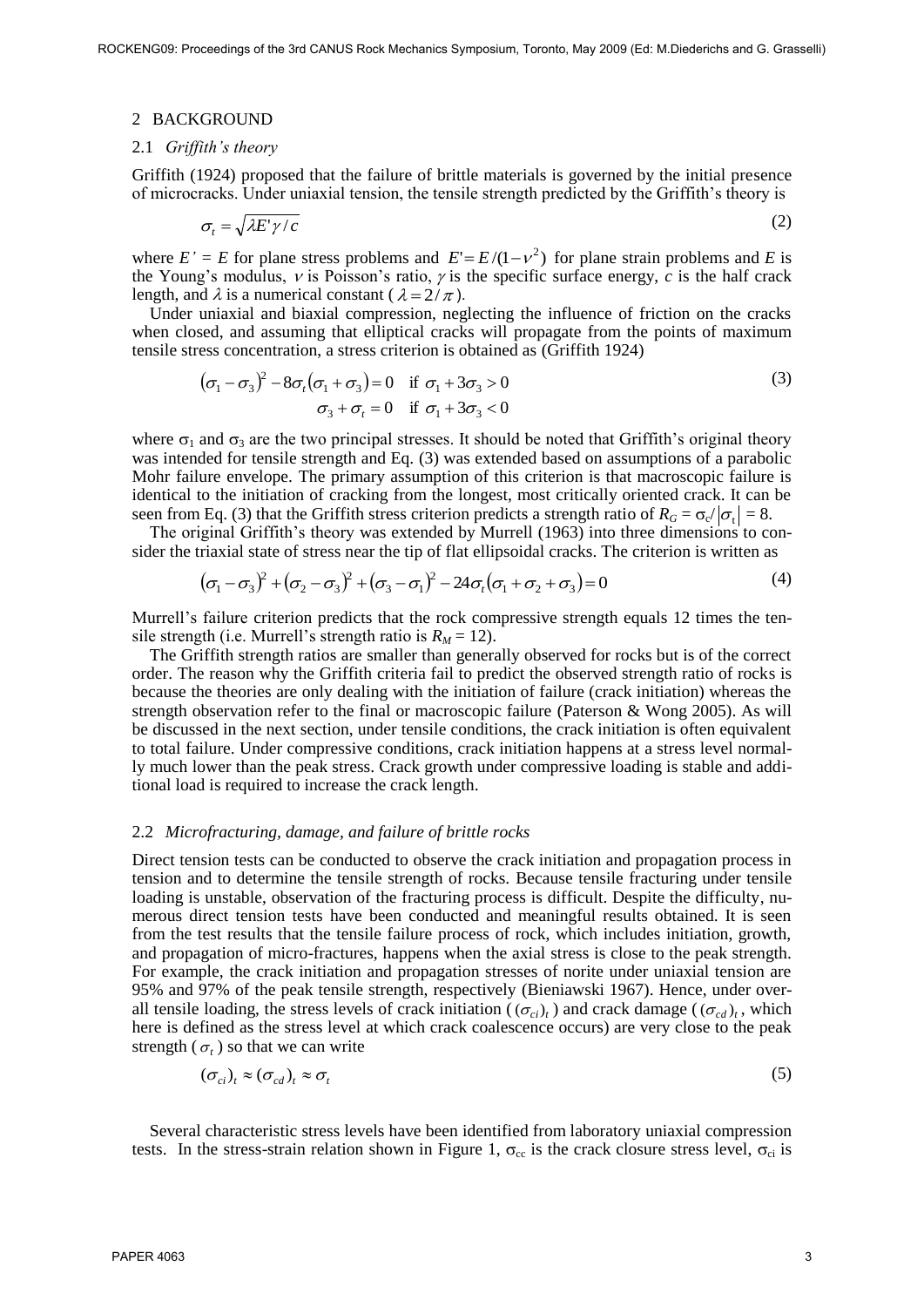the crack initiation stress level, and  $\sigma_{cd}$  is the crack damage stress level which is close to the long-term rock strength (Bieniawski 1967, Cai et al. 2004, Martin 1993, Martin 1997). AE (acoustic emission) rates start at  $\sigma_{ci}$  and increase drastically when  $\sigma_{cd}$  is reached. The maximum AE rate is usually reached near the peak strength  $\sigma_c$ . The three stress levels, i.e.,  $\sigma_{ci}$ ,  $\sigma_{cd}$ , and  $\sigma_c$ , represent important stages in the development of the macroscopic failure process of intact rocks.

Microscopic observations indicate that newly generated cracks are tensile in nature, generated by extension strain, and mostly aligned in the same direction as the maximum compressive stress. After the crack initiation, the propagation of the microcracks (often called as Griffith cracks) is a stable process, which means that the cracks only extend by limited amounts in response to given increments in stress.

Crack initiation starts at stress levels of approximately 1/3 to 2/3 times the peak uniaxial compressive strength for most brittle rocks (Brace et al. 1966, Bieniawski 1967, Martin 1997, Cai et al. 2004). In laboratory tests on intact rocks, the crack initiation stress or threshold is defined by the onset of stable crack growth or dilatancy, which can be identified from the stress – volumetric strain curve as the point of the departure of the volumetric strain observed at a given mean stress from that observed in hydrostatic loading to the corresponding pressure (Bieniawski 1967).

As can be seen in Figure 1, both the volumetric strain and the crack volumetric strain plots can be used to identify the crack initiation stress level  $\sigma_{ci}$ .  $\sigma_{ci}$  can also be defined as the point where the volumetric strain starts to deviate from the straight line in the elastic deformation stage (Stage II) or the crack volumetric strain deviates from zero, as shown in Figure 1. AE starts to appear systematically when the stress level is above  $\sigma_{ci}$ . AE monitoring is an alternative tool to determine the crack initiation stress but a clear boundary between background noise and true crack initiation is difficult to be identified sometimes. The volumetric strain or the crack volumetric strain plot provides a more objective approach for determining the crack initiation stress, especially under uniaxial compressive loading condition.

 $\sigma_{ci}/\sigma_c$  is an indicator of rock heterogeneity and texture. A low  $\sigma_{ci}/\sigma_c$  value indicates high rock heterogeneity (Martin 1993, Cai et al. 2004). For heterogeneous rocks such as coarse granite, the crack initiation stress level could be as low as 0.3. For fine grain dolomite, the crack initiation stress level could be as high as 0.6 (Cai et al. 2004). In the following discussion,  $\sigma_{ci}$  is taken, along with  $\sigma_c$  and Griffith's theory, to link the tensile strength to the uniaxial compressive strength of rocks.



Figure 1. Stress-strain diagram of a granite showing the stages of crack development (after (Martin 1993)).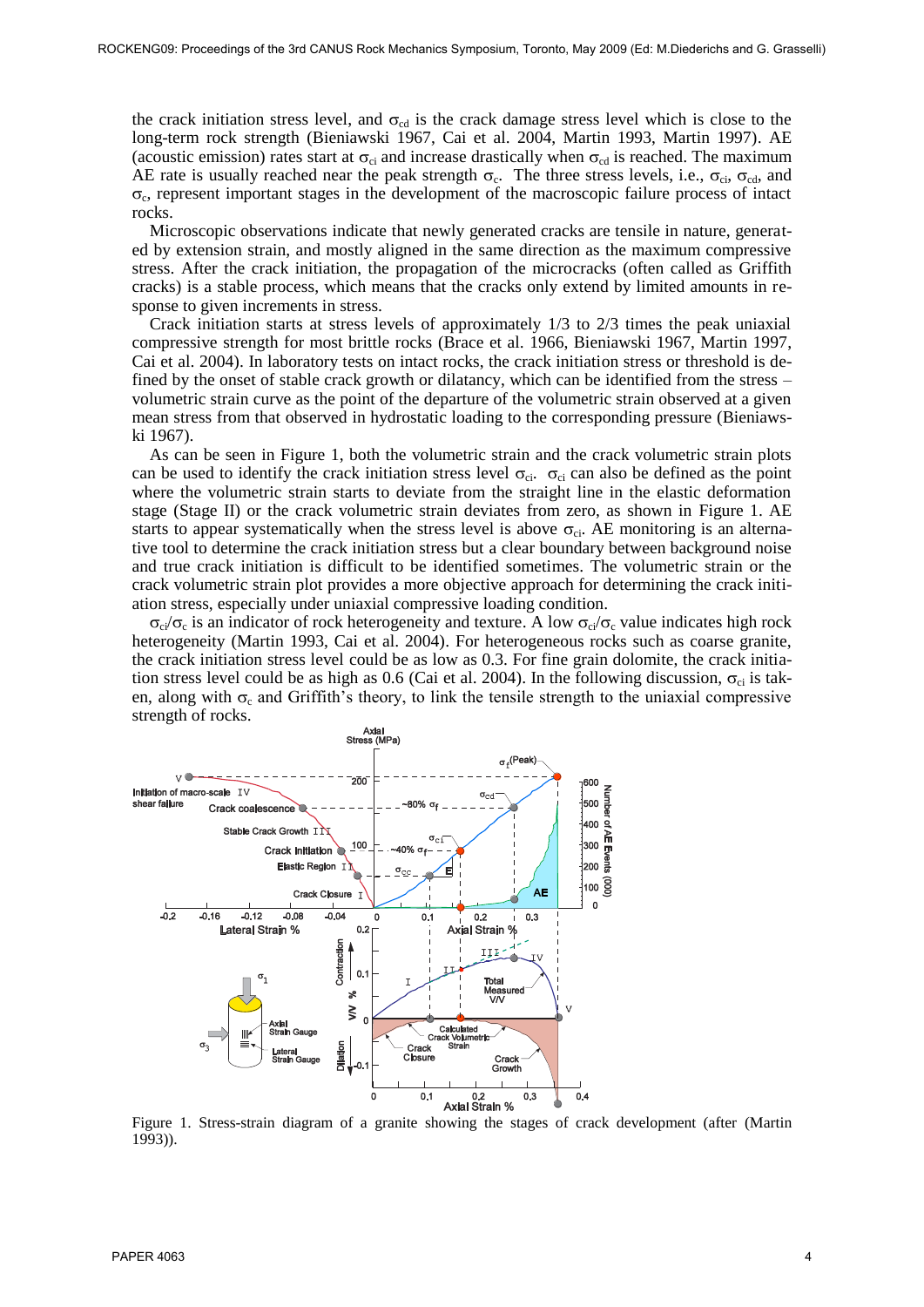## 3 ESTIMATE OF TENSILE STRENGTH AND HOEK-BROWN PARAMETER *m<sup>i</sup>* OF ROCKS FROM UNIAXIAL COMPRESSION TESTS

## 3.1 *Tensile strength of strong brittle rocks*

In the light of the observations discussed in the previous sections, it is evident that when compared to its tensile strength, a rock tends to have a much higher compressive strength because microcrack initiation (tensile in nature), growth and propagation in compression is stable and additional load is required to cause further crack growth. In contrast to stable crack propagation in compression, microcrack growth and propagation in a pure tensile stress field is unstable. In tension, the crack initiation stress is very close to the peak tensile strength. In compression, the crack initiation stress is lower than the peak uniaxial compressive strength so that a modification of the Griffith stress criterion assumption is necessary in order to predict the correct strength ratio ( $\sigma_c / |\sigma_t|$ ).

Crack initiation in tensile loading often means tensile fracture is imminent. On the other hand, crack initiation in compression is only linked to a lower stress as compared to the peak compressive strength. When both crack initiation and peak strength are considered the same (e.g. Griffith's approach), it leads to a  $\sigma_c/\sigma_t$  ratio of 8. However, additional loading is required to bring the stress level from  $\sigma_{ci}$  to  $\sigma_c$  in compression. The ratio of  $\sigma_c/\sigma_{ci}$  indirectly reflects the gap between crack initiation and peak strength in compression. Hence, it is proposed to estimate the tensile strength of strong brittle rocks from the crack initiation stress ( $\sigma_{ci}$ ) and the uniaxial compressive strength  $(\sigma_c)$  using the strength ratio from the following equation

$$
R = R_G \frac{\sigma_c}{\sigma_{ci}} = 8 \frac{\sigma_c}{\sigma_{ci}} \tag{6}
$$

Here, the constant  $R_G = 8$  is adopted from the Griffith stress criterion (see Eq. (3)). As stated before, the Griffith stress criterion applies to crack initiation only so that  $\sigma_{ci}/\sigma_t = 8$  (i.e.,  $\sigma_c = \sigma_{ci}$ holds true when applying Griffith stress criterion). In reality,  $\sigma_{ci}$  and  $\sigma_c$  are different. In our proposed approach,  $\sigma_{c}/\sigma_{ci}$  is used to reflect the difference between the crack initiation stress and the peak strength in compression.

For coarse grained rocks such as coarse granite and diorite,  $\sigma_{ci}/\sigma_c$  is usually between 0.3 and 0.4. Hence, the strength ratio *R* would usually be between 20 and 27 according to Eq. (6). For medium grained dolerite and sandstone,  $\sigma_{ci}/\sigma_c$  is usually between 0.4 and 0.5 and the strength ratio *R* will be in the range of 16 to 20. For fine grained siltstone, limestone, and sandstone,  $\sigma_{ci}/\sigma_c$  is usually between 0.5 and 0.7 so that *R* is between 11 and 16. These strength ratios are close to those obtained from laboratory tests.

It follows that the tensile strength of the rock can be obtained from

$$
\left|\sigma_t\right| = \frac{\sigma_c}{R} = \frac{\sigma_{ci}}{8} \tag{7}
$$

# 3.2 *Hoek-Brown parameter m<sup>i</sup> of strong brittle rocks*

For strong brittle rocks, the Hoek-Brown parameter  $m_i$  can be approximated by  $R$ , i.e.,

$$
m_i \approx R = 8 \frac{\sigma_c}{\sigma_{ci}} \tag{8}
$$

The range of values of  $\sigma_{ci}/\sigma_c$  for coarse, medium, and fine grained brittle rocks are  $0.3 - 0.4$ ,  $0.4 - 0.5$ ,  $0.5 - 0.6$ ; accordingly,  $m_i$  values predicted by the proposed method are  $20 - 27$ ,  $16 -$ 20, and 11 – 16, respectively, generally in good agreement with most data listed in Table 1. The overall good agreement of the results from our method with those obtained from experiments and suggested by Hoek is by no means accidental. Our proposed method, based on the assumptions regarding the failure envelopes in tension and compression according to Griffith's work, reveals an important linkage among  $\sigma_{ci}$ ,  $\sigma_c$ ,  $\sigma_t$ .

However, detailed analyses of some published data revealed that the estimated *m<sup>i</sup>* (by using  $m_i \approx R$ ) can deviate from the tested or the suggested Hoek-Brown parameter  $m_i$  in Table 1.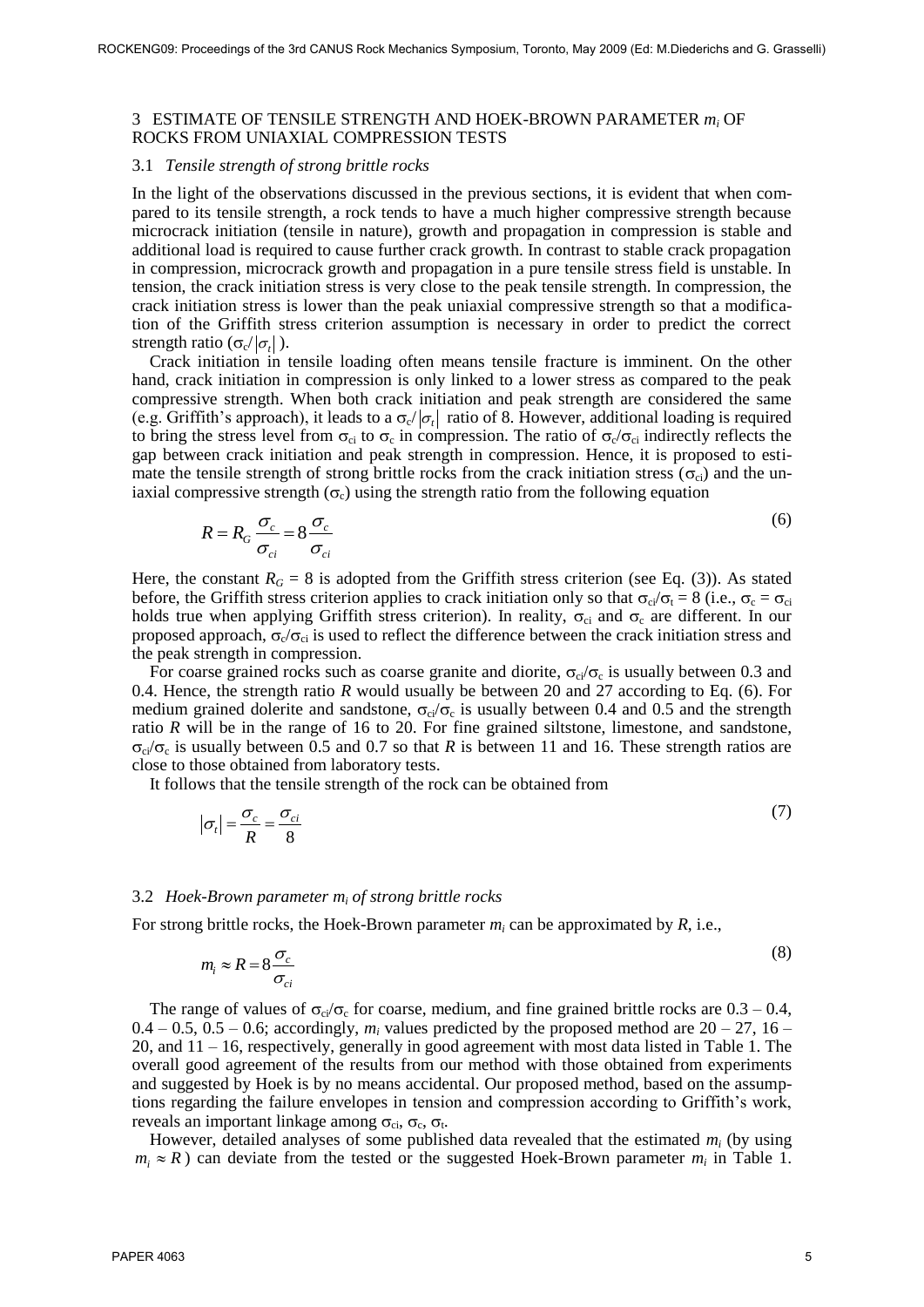This can be attributed to how this parameter is obtained. Strictly speaking, the Hoek-Brown parameter  $m_i$  has to be obtained from a series of triaxial compression tests. Although it has been shown that  $m_i$  is roughly the strength ratio  $R$  (see Eq. (1)), existing test data were mostly in the compression zone. The uniaxial compressive and tensile strengths from the fitted Hoek-Brown envelope may not be exactly the same as the tested ones. In general, the error in uniaxial compressive strength estimation by triaxial data fitting is small as compared to that for the tensile strength. Test data by Carter et al. (1991) show that for potash rock and limestone (soft rocks), the fitted Hoek-Brown curves overestimate the tensile strength of the rocks, but for granite (strong and brittle rocks), the curve fitting underestimates the tensile strength (Table 2). Test data by Alber and Heiland (2001) on limestone show that the tensile strength inferred from the fitted curve in the compression zone consistently overestimates the true tensile strength. The statement expressed by Eq. (1) is true only if the fitted  $\sigma_c$  and  $\sigma_t$  are used (columns 5 and 6 in Table 2), not the test values (columns 2 and 3 in Table 2).

| $\left( 1\right)$     |                   | $\mathcal{E}$     | (4)           |                           | [O]     |             |
|-----------------------|-------------------|-------------------|---------------|---------------------------|---------|-------------|
|                       | Tested $\sigma_c$ | Tested $\sigma_t$ | $R$ (test da- | H-B $\sigma$ <sub>c</sub> | $H-B$ σ | $H-B$ $m_i$ |
|                       | (MPa)             | (MPa)             | ta)           | (MPa)                     | (MPa)   |             |
| Potash rock           |                   |                   | l2.5          | 25.5                      |         |             |
| Limestone             | 52                |                   |               |                           | 6.5     | 8.6         |
| Lac du Bonnet granite | 226               |                   | 17 4          | 249                       |         | 29          |

Table 2 Test data and fitting result summary (data from (Carter et al. 1991))

As was concluded by Carter et al. (1991), fitting triaxial test data using the Hoek-Brown failure criterion is very good for hard, strong crystalline rocks. The fit is especially good at high confining pressure, but much less so in the low confining pressure and tension zone. Hence, we consider that the  $m_i$  value is not a constant but confining pressure dependent. As shown in Figure 2, two different  $m_i$  values,  $(m_i)$ <sub>t</sub> for the tension zone and  $(m_i)$ <sub>c</sub> for the compression zone, can be used in the Hoek-Brown failure criterion.

When a rock is subjected to a high confining stress, microcrack initiation from most preexisting defects in the rock will follow the stress state defined by 3D Griffith ellipsoidal cracks (Murrell 1963). It is observed that the estimated  $m_i$  from Eq. (8) provides a  $m_i$  value for the tension to low confinement zones (e.g.  $\sigma_3$  < 5 MPa, for rocks near the underground excavation boundary, which are of a concern for excavation stability), since all cracks are assumed to follow 2D Griffith's stress state. Under a high confining stress state, ellipsoidal microcrack initiation and propagation will dominate and hence Murrell's strength ratio *RM*, instead of Griffith's strength ratio  $R_G$ , is considered more appropriate for the estimation of  $m_i$ . It is proposed to estimate the  $m_i$  value for the high confinement zone from

$$
m_i = (m_i)_c \approx R_M \frac{\sigma_c}{\sigma_{ci}} = 12 \frac{\sigma_c}{\sigma_{ci}}
$$
\n
$$
(9)
$$

where the subscript "c" in  $(m_i)$ <sub>c</sub> indicates the  $m_i$  value for the high compression zone. Hence, the  $m_i$  value for the high compression zone is 1.5 times larger than the value (Eq.(8)) for the tension zone (and low confinement zone) for strong brittle rocks. It can be seen from a few examples below and in the next section that the  $m_i$  values obtained from Eq. (9) are close to the triaxial test values of strong crystalline rocks.

Test data in the tension and low confinement zone in Figure 2 are from Johnson et al. (1987) for Westerly granite. The Hoek-Brown failure envelope in the compression zone in Figure 2 was based on  $\sigma_c = 214 \text{ MPa}$ ,  $m_i = 26.7$ , obtained from test data by Heard et al. (1974) (cited in (Hoek & Brown 1980b)). The Hoek-Brown failure envelope that fits well to the test data by Johnson et al. (1987) is defined by  $\sigma_c = 190 \text{ MPa}$ ,  $m_i = 14$ . Clearly, this  $m_i$  value is smaller than the one obtained from the triaxial data in the compression zone. If the Hoek-Brown envelope, defined by  $\sigma_c = 214 \text{ MPa}$ ,  $m_i = 26.7$ , is extended to the tension zone (curve A-B in Figure 2), we find that the tensile strength of the rock is underestimated ( $|\sigma_t| = 8$  MPa). If we fix  $\sigma_c = 214$ MPa and change  $m_i$  to fit the test data by Johnson et al. (1987), then,  $m_i = 16$  results (as indicated by the blue line (curve B-D) in Figure 2), which is very close to 17.8, a value obtained by dividing  $(m_i)_{c}$  (= 26.7) by 1.5.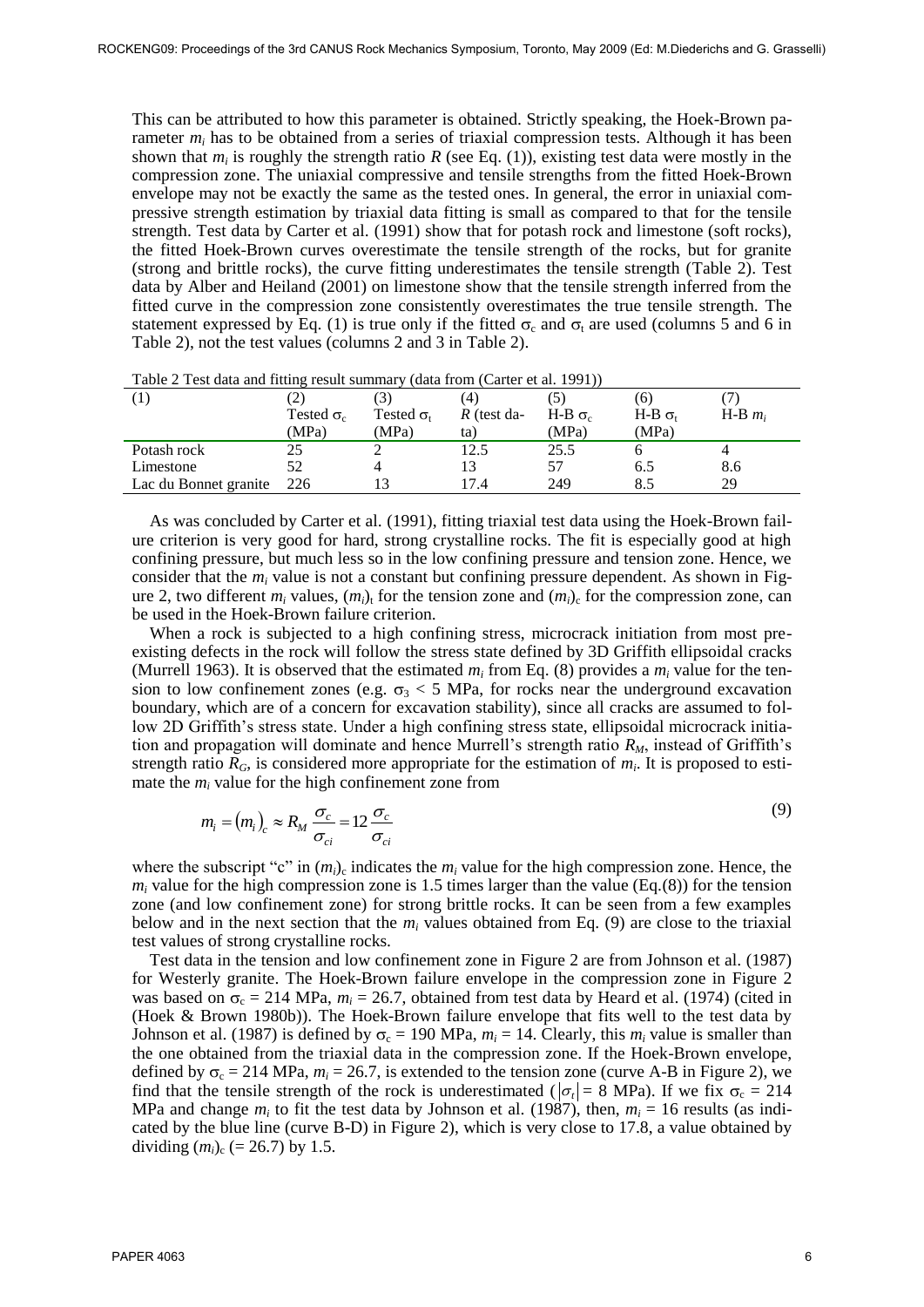In summary, the  $m_i$  values estimated using  $m_i \approx 8\sigma_c/\sigma_{ci}$ , based on 2D Griffith's crack model, need to be considered as the lower bound, applicable to tension and low confinement zones for strong brittle rocks. Since  $m_i$  is traditionally determined and applied for triaxial stress states in compression to a confinement range of 0.5 to 1.0 of  $\sigma_c$ , the upper bound estimation using  $m_i \approx 12 \sigma_c / \sigma_{ci}$  provides a better match to the triaxial test data.



Figure 2.  $m_i$  values for tension and compression zones for the Westerly granite.  $(m_i)_t$  and  $(m_i)_c$  are  $m_i$  values for tension ( $\sigma_3$  < 0) and compression ( $\sigma_3$  > 0) zones, respectively.

# 3.3 *Application examples*

# 3.3.1 *Medium to coarse grained granite from the Mine-by tunnel*

The Lac du Bonnet granite from the Mine-by tunnel in Canada is among the most thoroughly investigated rocks in the rock mechanics community, both in the laboratory and in situ. The mechanical properties of the medium to coarse grained pink granite are: elastic modulus  $-65\pm5$ GPa, Poisson's ratio - 0.25 $\pm$ 0.05, uniaxial compressive strength - 213 $\pm$ 20 MPa, tensile strength (obtained from Brazilian test) –  $8.9\pm1$  MPa, crack initiation stress 70 to 80 MPa (Martin 1993, Read & Martin 1996, Diederichs 1999). According to Eq. (6), the strength ratio *R* is found to vary between 21 and 24. For comparison, the average strength ratio from the test data is  $R =$ 213 / 8.9  $\approx$  24. If only the uniaxial compression test is conducted, we can estimate the tensile strength as  $\sigma_{ci}$  / 8 = (70 to 80) / 8 = 8.75 to 10 MPa with an average of 9.4 MPa, the Hoek-Brown strength parameter  $m_i$  as 34 and 23 for the compression and tension zones, respectively. The  $m_i$  value for the compression zone is very close to the triaxial compression test data listed in Martin and Stimpson (1994). The  $m_i$  values from the test data for the medium to coarse grained granite are 30.8 from the shallow ground and 34.8 from the 240 m level.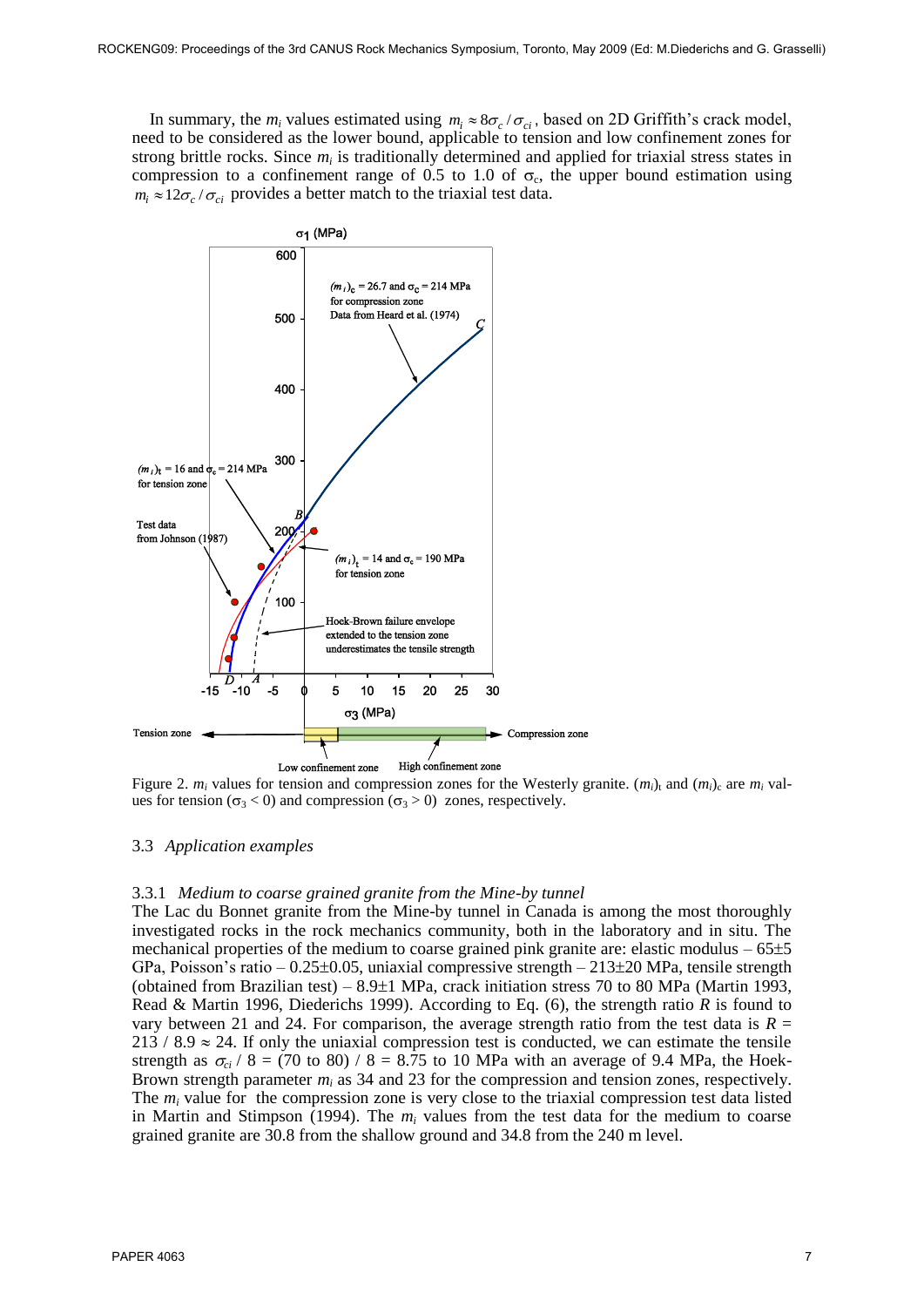### 3.3.2 *Medium grained granite of Lac du Bonnet*

The microscopic fracture process in the Lac du Bonnet granite was investigated by Lajtai (1998) using cyclic loading. The test samples were obtained from the Cold Spring Quarry near Lac du Bonnet, Manitoba, Canada.

The mechanical properties of the granite are: elastic modulus – 70 GPa, Poisson's ratio – 0.21, uniaxial compressive strength – 225 MPa, tensile strength (from Brazilian test) – 13.5 MPa. The crack initiation stress of the granite studied by Lajtai is 100 MPa (Lajtai 1998). According to Eq. (6), the strength ratio is  $\overline{R} = 8 \times 225 / 100 = 18$ , which is very close to the test result of 225 / 13.5  $\approx$  17. Accordingly, the tensile strength  $\sigma_t$  and the Hoek-Brown strength parameters  $m_i$  for this rock can be estimated as 12.5 MPa, and 27 (compression zone), and 18 (tension zone), respectively from the uniaxial compression test. 412 triaxial tests of the granite at 13 confining pressures (the maximum confining pressure was 40 MPa) were conducted by Carter et al. (1991). The Hoek-Brown parameter  $m_i$  from the test data was 29. The estimate of  $(m_i)_c = 27$  is very close to the test data.

### 3.3.3 *Test data from a mine site*

Laboratory tests were carried out at the Geomechanics Research Center of Laurentian University in Canada, using rock samples from a mine site in Canada and the test results are summarized in Table 3. In each uniaxial compressive strength test, two strain gauges were installed to measure the axial and lateral strains. Brazilian tests were used to obtain the tensile strength of the rocks. Two Brazilian test samples were cut right adjacent to the sample used for the uniaxial compressive strength test to ensure the comparability of the obtained  $\sigma_t$  to  $\sigma_c$ . Loading directions of the two Brazilian samples were perpendicular to each other. The tensile strength that is corresponding to a particular UCS sample is obtained by taking the average of the two Brazilian test results. In general, the tensile strengths in the two orthogonal directions are very close but in one case (Sample-11), there is a large difference in the tensile strengths of the two Brazilian tests. It is believed that this is due to the influence of weak planes in the sample.

In the uniaxial compression tests, the crack initiation stresses are identified from the volumetric strain plots. Figure 3 shows the stress-strain relationships for Sample-2. The peak UCS strength is 83 MPa. No crack closure stress can be identified from the plot. The crack initiation stress is identified from the volumetric strain plot as 42 MPa. The estimated *m<sup>i</sup>* parameters and tensile strength are 16 (tension zone), 24 (compression zone), and 5.25 MPa, respectively. The average tensile strength from the Brazilian test is  $(6.6+4.8)/2 = 5.7$  MPa. In this case, the error in tensile strength estimation by the proposed method is 7.9%.



Figure 3. Stress-stain relationship of rock Sample - 2.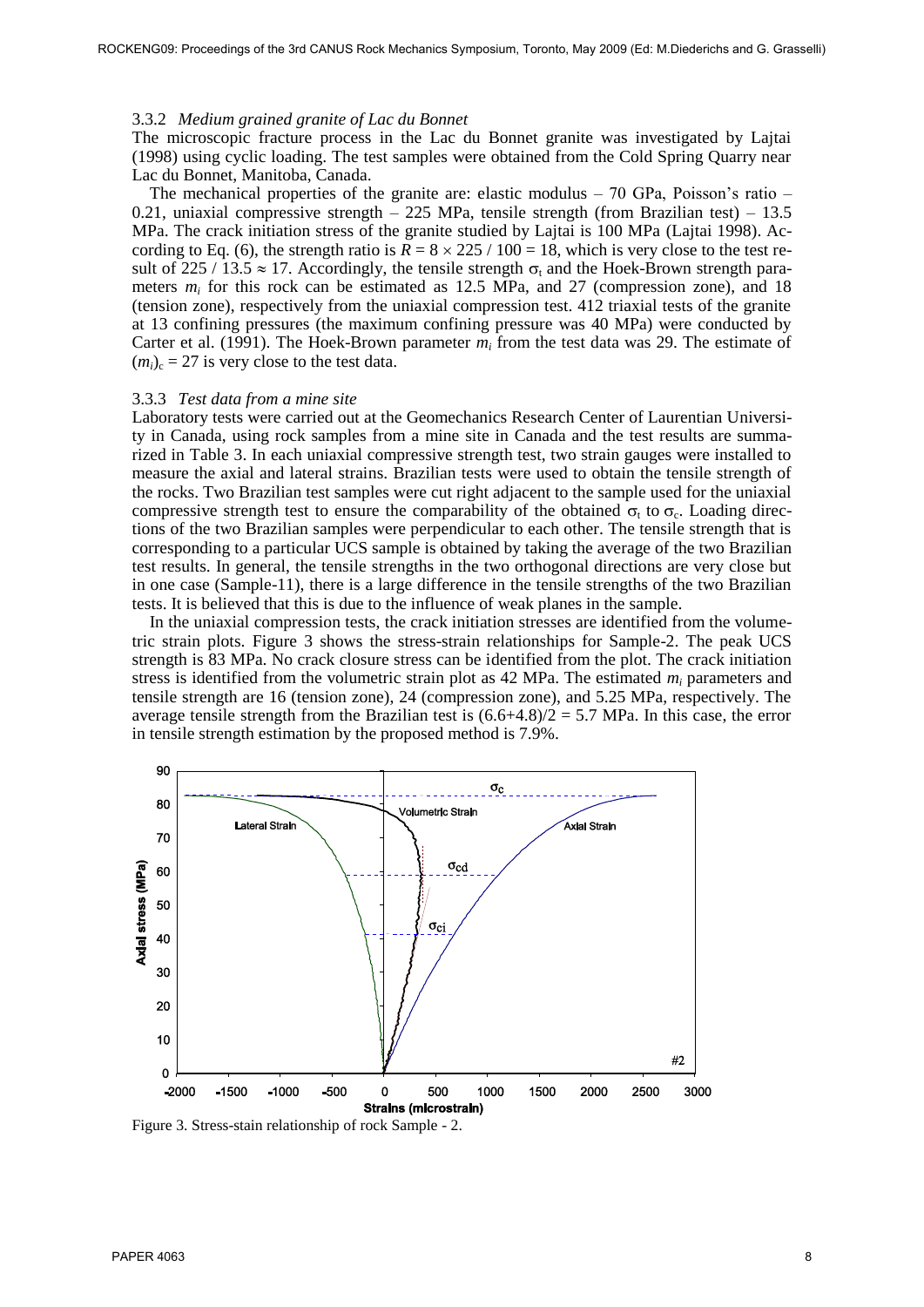

Table 3 Test result summary and tensile strength and  $m_i$  value prediction for a group of rocks from mine site in Canada

| #  | Rock              | $\sigma_c$ | $\sigma_{ci}$ | $\sigma_{ci}/\sigma_c$ | Strength    | $(m_i)_c$ $^6$ | Predicted    | <b>Brazilian</b>   | <b>Brazilian</b>   | Average      | Error in           |
|----|-------------------|------------|---------------|------------------------|-------------|----------------|--------------|--------------------|--------------------|--------------|--------------------|
|    | type <sup>1</sup> | (MPa)      | (MPa)         |                        | ratio $R^5$ |                | $\sigma_{t}$ | $\sigma_t$ (a)     | $\sigma_{t}$ (b)   | $\sigma_{t}$ | $\sigma_t$ predic- |
|    |                   |            | 2             |                        |             |                | (MPa)        | (MPa) <sup>3</sup> | (MPa) <sup>4</sup> | (MPa)        | tion $(\%)$        |
| 1  | sumx              | 70         | 33            | 0.47                   | 17.0        | 25.5           | 4.13         | 5.7                | 3.2                | 4.45         | 7.3                |
| 2  | sumx              | 83         | 42            | 0.51                   | 15.8        | 23.7           | 5.25         | 6.6                | 4.8                | 5.7          | 7.9                |
| 3  | sumx              | 91         | 53            | 0.58                   | 13.7        | 20.6           | 6.63         | 6.2                | 7.4                | 6.8          | 2.6                |
| 4  | sumx              | 115        | 43.5          | 0.38                   | 21.1        | 31.7           | 5.44         | 4.9                | 5.4                | 5.15         | 5.6                |
| 5  | sch               | 65         | 52            | 0.80                   | 10.0        | 15.0           | 6.50         | 8.6                | 8.9                | 8.75         | 25.7               |
| 6  | sch               | 69         | 54            | 0.78                   | 10.2        | 15.3           | 6.75         | 9.3                | 10.5               | 9.9          | 31.8               |
| 7  | sch               | 73         | 51            | 0.70                   | 11.5        | 17.2           | 6.38         | 9.4                | 8                  | 8.7          | 26.7               |
| 8  | qte               | 152        | 78            | 0.51                   | 15.6        | 23.4           | 9.75         | 10.1               | 12.7               | 11.4         | 14.5               |
| 9  | prdt              | 67         | 47            | 0.70                   | 11.4        | 17.1           | 5.88         | 7.7                | 4.7                | 6.2          | 5.2                |
| 10 | prdt              | 155        | 75            | 0.48                   | 16.5        | 24.8           | 9.38         | 9.6                | 7.1                | 8.35         | 12.3               |
| 11 | peg               | 169        | 82            | 0.49                   | 16.5        | 24.7           | 10.25        | 8.6                | 15.1               | 11.85        | 13.5               |
| 12 | masu              | 124        | 84            | 0.68                   | 11.8        | 17.7           | 10.50        | 13                 | 10.7               | 11.85        | 11.4               |
| 13 | ampt              | 110        | 64            | 0.58                   | 13.8        | 20.6           | 8.00         | 10.5               | 7.3                | 8.9          | 10.1               |

Note: 1. sumx – sulphide mix; sch – schist; qte – quartzite; prdt – peridotite; peg – pegmatite; masu – massive sulphide; ampt – amphibolites. 2. Determined from volumetric strain plots. 3. The Brazilian samples are cut right adjacent to the UCS sample. 4. The loading direction in Sample – b is perpendicular to the loading direction in Sample – a. 5.  $(m_i)_t$  for tension zone  $(8 * \sigma_c / \sigma_{ci})$ . 6.  $(m_i)_c$ for compression zone  $(12 * \sigma_c / \sigma_{ci})$ .

For some rock types, the initial stage for crack closure is characterized by a prolonged concave portion in the axial stress – axial strain plot (Figure 4). We need to first identify the linear elastic response from the axial stress – axial strain plot by drawing line a-a. This will define the crack closure stress. Line b-b is then drawn starting from the crack closure stress on the volumetric strain plot. The deviation point that marks the crack initiation stress is 52 MPa. The peak UCS strength of the sample is 65 MPa. The estimated  $m_i$  parameter and tensile strength are 10 (tension zone), 15 (compression zone), and 6.5 MPa, respectively. The average tensile strength from the Brazilian test is  $(8.6+8.9)/2 = 8.75$  MPa. The error in tensile strength estimation by the proposed method is 25.7%, which is slightly high but acceptable for tensile strength estimate of schist. For comparison, the  $m_i$  values suggested in Table 1 is 12 $\pm$ 4 for schist.

The estimated tensile strength and  $m_i$  values are listed in Table 3 for other tested samples. For most cases, the error in tensile strength estimate is within 15%, in line with the uncertainty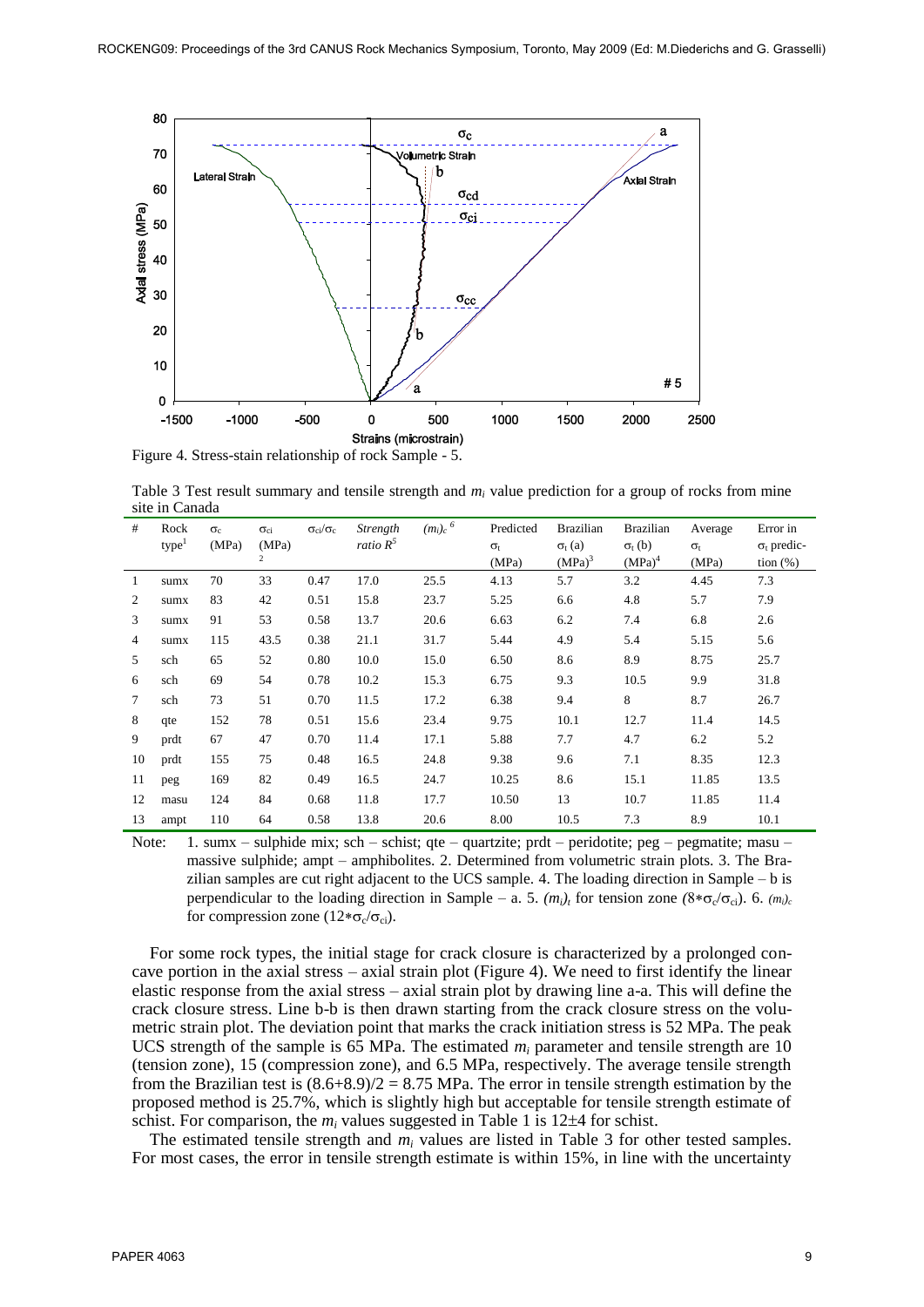range found by Brace et al. (1966) for determining  $\sigma_{ci}$ . The error is only found to be large for schist which has higher crack closure and crack initiation stresses ( $\sigma_{ci}/\sigma_c = 0.7$  to 0.8). The existence of weak seams in schist is also responsible for the large error in tensile strength prediction.

#### 3.4 *Discussion*

It is noted that the strength ratios *R* for both the pink granites and gray granites (granodiorites) from the URL are very close to the test data but the  $m_i$  values estimated by  $(m_i)_t \approx R$  are smaller than the values suggested in Table 1. In fact, they are even smaller than the lower limits suggested for granites (29) and granodiorites (26).  $m_i$  values in Table 1 are obtained from triaxial tests which usually apply very high confinement stresses and are hence are applicable to the high confinement zone. The strength ratio *R* cannot be used to estimate accurately the  $m_i$ value for the strength envelope in the high confinement zone. Estimation of  $m_i \approx R$  can only be used in the tension zone (and low confining pressure zone). On the contrary, the  $m_i$  values estimated by  $(m_i)_c \approx 12\sigma_c/\sigma_{ci}$  are very close to the test data and the values suggested in Table 1. It indirectly proves that the logic of using 3D Griffith crack model under high confinement condition is correct. Hence,  $m_i \approx 12\sigma_c/\sigma_{ci}$  is a good estimate for the Hoek-Brown parameter  $m_i$  for strong crystalline rocks under high confining stress conditions. Data from Bell and Jermy (2000) also support this notion. The average uniaxial compressive strength of the dolerites is 169.2 MPa (120 samples) and the average tensile strength is 12.4 MPa. The strength ratio is 13.6. The  $m_i$  value for the tension zone is 13.6 according to  $(m_i)_t \approx R$ . However, the average  $m_i$ value from 35 triaxial tests is 18.3, higher than what is obtained from  $(m_i)_t \approx R$ . If we apply the methodology described here, the average  $m_i$  value for high confinement zone would be 1.5  $\times$  $13.6 \approx 20$ , a better approximation of the test value.

Figure 5 present the Hoek-Brown strength envelopes of strong brittle rocks with  $m_i = 20$  and 30. The lower value of 20 defines the tensile zone and the low confinement zone. The higher value of 30, which is 1.5 times of the lower value of 20, is applicable to the high confinement condition. We can see that there must be a transition zone in the figure that changes the  $m_i = 20$ strength envelope to the  $m_i = 30$  strength envelope gradually. This transition zone is illustrated in the figure in an area confined by lines  $\sigma_1/\sigma_3 = 20$  and 30, and Hoek-Brown strength envelopes defined by  $m_i = 20$  and 30. It is seen that for brittle strong rocks with  $\sigma_c = 100$  to 200 MPa, the confinement which divides the "low" and "high" confinement zones is between 5 to 10 MPa. This observation is in agreement with Paterson and Wong (2005), who state that that below 10 MPa confining pressure, the stress maximum is still associated with proliferation and growth of predominantly axial microcracks but the macroscopic longitudinal slabbing that tends to develop in uniaxial tests is suppressed.

 $\sigma_1/\sigma_3$  = constant is called the spalling limit by Kaiser et al. (2000). Spalling limit of rocks defines the boundary over which the stress ratio  $\sigma_1/\sigma_3$  is greater than, the rock will fail predominantly in the mode of spalling and slabbing caused mainly by the tensile fracture propagation under low confinement condition. The spalling limit depends on rock heterogeneity, and for less heterogeneous intact rocks it can be higher than 30. In general,  $\sigma_1/\sigma_3 = 20$  to 30 is applicable to some brittle rocks. When we consider the mechanism of crack propagation under different confinement condition, we observe that the spalling limit for intact rocks can be explained as the transition from 2D Griffith crack propagation under low confinement condition to 3D Griffith crack propagation under high confinement condition. When the transition zone is considered, the strength envelope becomes multi-segmented. This type of multi-segmented strength envelope had been suggested by Kaiser et al. (2000) but our explanation of 2D to 3D Griffith's crack deformation behavior transition in combination with low and high  $m_i$  values for low and high confinement zones provides a new dimension in understanding this type of failure criterion.

It should be noted that the strength envelope presented in Figure 5 may present difficulty in numerical modeling because the discontinuity on the gradient and the concave in the zone of transition, respectively. These problems should be addressed when one tries to employ these strength envelopes in numerical modeling. In addition, the multi-segmented (Figure 5) strength envelopes are only applicable to some particular rocks and cannot be generalized.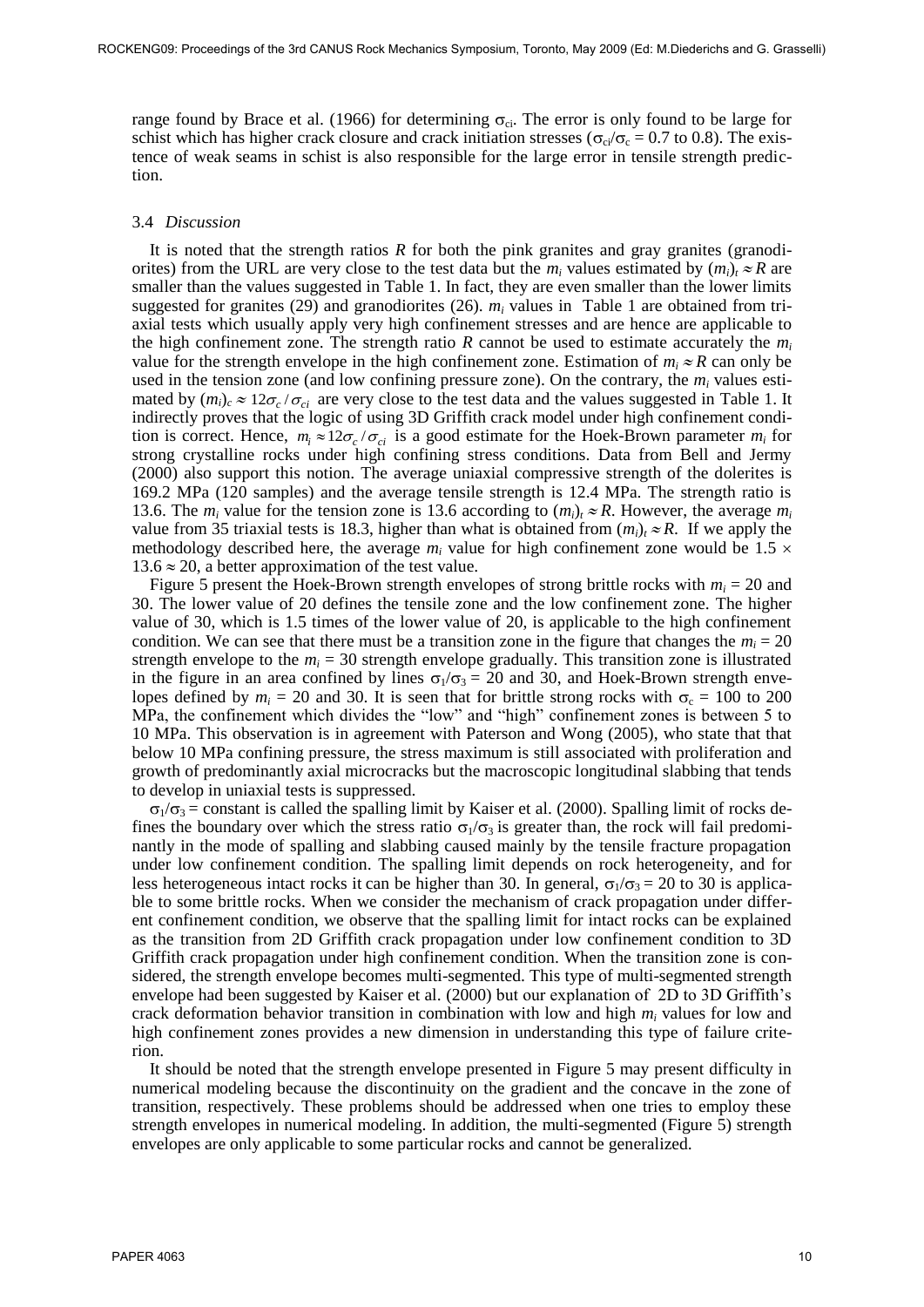

Figure 5.  $m_i$  value change and the spalling limit.

### 4 CONCLUSIONS

The tensile strength  $\sigma_t$  of strong brittle rocks can be linked to the crack initiation stress  $\sigma_{ci}$  and the peak strength  $\sigma_c$  in uniaxial compression tests using the strength ratio of  $R = \sigma_c / |\sigma_t| = 8\sigma_c / \sigma_{ci}$ . The original Griffith's theory predicts well the crack initiation in both tension and compression. However, crack growth in tension is unstable while stable in compression. The ratio of  $\sigma_c/\sigma_{ci}$  is employed to account for the difference of crack growth or propagation in uniaxial tension and compression.

When the crack initiation stress is determined by AE monitoring or volumetric strain measurement, the tensile strength can be estimated by  $|\sigma_t| = \sigma_{ci}/8$ . The proposed method, which reveals an important linkage among  $\sigma_t$ ,  $\sigma_c$ , and  $\sigma_{ci}$ , is validated using laboratory test data. The predicted tensile strengths are in good agreement with the test values, with error generally less than 15%.

The Hoek-Brown strength parameter *m<sup>i</sup>* depends on confining pressure. For practical estimate of  $m_i$ , it is found that  $m_i \approx 12\sigma_c/\sigma_{ci}$  can be applied to strong, brittle rocks (e.g. crystalline rocks), applicable to high confinement zone. For low confinement to tension zone, especially for the tension zone,  $m_i \approx 8\sigma_c / \sigma_{ci}$  can be used.

Rock type cannot be used directly to define the strength ratio  $R$  and the  $m_i$  value. Data inferred from the databases can only be used when there are no test data available at the initial design stage. Whenever possible, laboratory tests should be conducted to determine the tensile strength and the  $m_i$  values more accurately. The method suggested in this paper provides an easy and yet accurate way to determine these two important parameters for brittle rocks from conventional uniaxial compression tests.

# 5 ACKNOWLEDGEMENTS

The author would like to thank Mr. S.J. Kim, Mr. G. Maybee, and Mr. D. Marr for conducting the laboratory tests at the Geomechanics Research Centre, MIRARCO – Mining Innovation, Laurentian University, Canada.